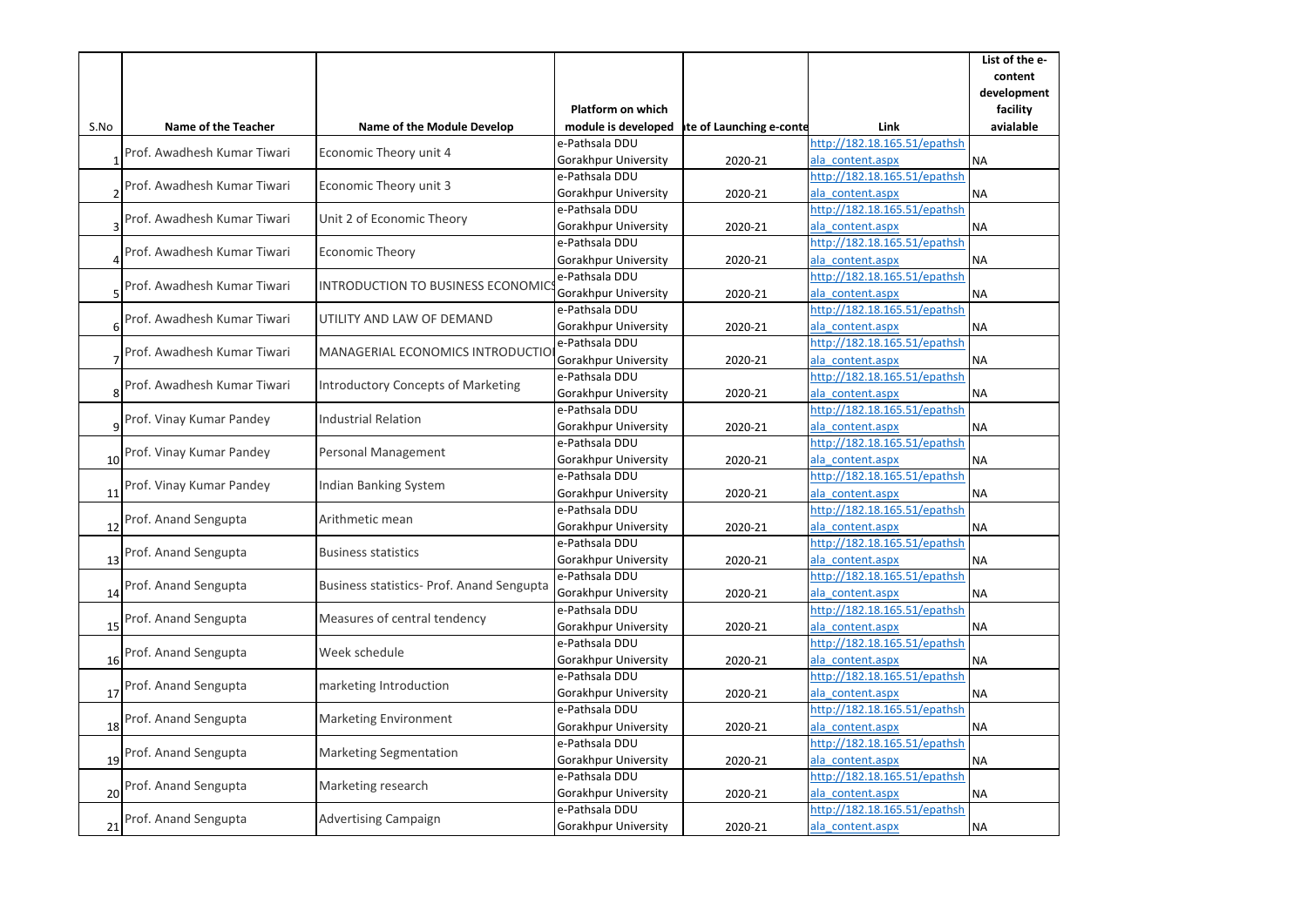|    |                         |                                             | e-Pathsala DDU              |         | http://182.18.165.51/epathsh |           |
|----|-------------------------|---------------------------------------------|-----------------------------|---------|------------------------------|-----------|
| 22 | Prof. Anand Sengupta    | <b>Advertising Management</b>               | Gorakhpur University        | 2020-21 | ala content.aspx             | <b>NA</b> |
|    | Prof. Anand Sengupta    | <b>Advertising Management</b>               | e-Pathsala DDU              |         | http://182.18.165.51/epathsh |           |
| 23 |                         |                                             | Gorakhpur University        | 2020-21 | ala content.aspx             | <b>NA</b> |
|    | Prof. Anand Sengupta    |                                             | e-Pathsala DDU              |         | http://182.18.165.51/epathsh |           |
| 24 |                         | <b>Advertising Campaign</b>                 | Gorakhpur University        | 2020-21 | ala_content.aspx             | <b>NA</b> |
|    | Prof. Anand Sengupta    | Sales Management                            | e-Pathsala DDU              |         | http://182.18.165.51/epathsh |           |
| 25 |                         |                                             | Gorakhpur University        | 2020-21 | ala content.aspx             | <b>NA</b> |
|    | Prof. Anand Sengupta    | <b>Personal Selling</b>                     | e-Pathsala DDU              |         | http://182.18.165.51/epathsh |           |
| 26 |                         |                                             | Gorakhpur University        | 2020-21 | ala_content.aspx             | <b>NA</b> |
|    | Prof. R.P. Singh        | Bcoml Mnangement Unit3A Kalpana             | e-Pathsala DDU              |         | http://182.18.165.51/epathsh |           |
| 27 |                         |                                             | Gorakhpur University        | 2020-21 | ala content.aspx             | <b>NA</b> |
|    | Prof. R.P. Singh        | Management_Unit 2A-Manisha                  | e-Pathsala DDU              |         | http://182.18.165.51/epathsh |           |
| 28 |                         |                                             | Gorakhpur University        | 2020-21 | ala_content.aspx             | <b>NA</b> |
|    | Prof. R.P. Singh        | Management Unit1A-Manisha                   | e-Pathsala DDU              |         | http://182.18.165.51/epathsh |           |
| 29 |                         |                                             | Gorakhpur University        | 2020-21 | ala content.aspx             | <b>NA</b> |
|    | Prof. R.P. Singh        | Management_Unit1B-Manisha                   | e-Pathsala DDU              |         | http://182.18.165.51/epathsh |           |
| 30 |                         |                                             | Gorakhpur University        | 2020-21 | ala content.aspx             | <b>NA</b> |
|    | Prof. R.P. Singh        | BComl Management unit1B by Farozan          | e-Pathsala DDU              |         | http://182.18.165.51/epathsh |           |
| 31 |                         |                                             | Gorakhpur University        | 2020-21 | ala content.aspx             | <b>NA</b> |
|    | Prof. R.P. Singh        | Management_Unit2C-Manisha                   | e-Pathsala DDU              |         | http://182.18.165.51/epathsh |           |
| 32 |                         |                                             | Gorakhpur University        | 2020-21 | ala content.aspx             | <b>NA</b> |
|    | Prof. R.P. Singh        | <b>Unit 3&amp;4</b>                         | e-Pathsala DDU              |         | http://182.18.165.51/epathsh |           |
| 33 |                         |                                             | Gorakhpur University        | 2020-21 | ala content.aspx             | <b>NA</b> |
|    | Prof. R.P. Singh        | Management_Unit5-Kalpana                    | e-Pathsala DDU              |         | http://182.18.165.51/epathsh |           |
| 34 |                         |                                             | Gorakhpur University        | 2020-21 | ala content.aspx             | <b>NA</b> |
|    | Prof. R.P. Singh        | BComl_Management_unit1 by Farozan           | e-Pathsala DDU              |         | http://182.18.165.51/epathsh |           |
| 35 |                         |                                             | Gorakhpur University        | 2020-21 | ala content.aspx             | <b>NA</b> |
|    | Prof. R.P. Singh        | BComII_IT_UnitII_IHP                        | e-Pathsala DDU              |         | http://182.18.165.51/epathsh |           |
| 36 |                         |                                             | Gorakhpur University        | 2020-21 | ala content.aspx             | <b>NA</b> |
|    | Prof. R.P. Singh        | SET OFF and CARRY FORWARD of Losses I       | e-Pathsala DDU              |         | http://182.18.165.51/epathsh |           |
| 37 |                         |                                             | <b>Gorakhpur University</b> | 2020-21 | ala content.aspx             | <b>NA</b> |
|    | Prof. R.P. Singh        | BComII IT Introduction 2020                 | e-Pathsala DDU              |         | http://182.18.165.51/epathsh |           |
| 38 |                         |                                             | <b>Gorakhpur University</b> | 2020-21 | ala content.aspx             | <b>NA</b> |
|    | Prof. R.P. Singh        | BCOMII IT SALARY INCOME 2020                | e-Pathsala DDU              |         | http://182.18.165.51/epathsh |           |
| 39 |                         |                                             | Gorakhpur University        | 2020-21 | ala content.aspx             | <b>NA</b> |
|    | Prof. R.P. Singh        | CBCS HRM MGT OF TRANSFORMATION C            | e-Pathsala DDU              |         | http://182.18.165.51/epathsh |           |
| 40 |                         |                                             | Gorakhpur University        | 2020-21 | ala content.aspx             | <b>NA</b> |
|    | Prof. R.P. Singh        | <b>Business Process Engineering</b>         | e-Pathsala DDU              |         | http://182.18.165.51/epathsh |           |
| 41 |                         |                                             | <b>Gorakhpur University</b> | 2020-21 | ala content.aspx             | <b>NA</b> |
|    | Prof. R.P.Singh         | <b>Business Process Re Engineering</b>      | e-Pathsala DDU              |         | http://182.18.165.51/epathsh |           |
| 42 |                         |                                             | Gorakhpur University        | 2020-21 | ala content.aspx             | <b>NA</b> |
|    | Prof. R.P. Singh        | Innovation Tech Management                  | e-Pathsala DDU              |         | http://182.18.165.51/epathsh |           |
| 43 |                         |                                             | Gorakhpur University        | 2020-21 | ala content.aspx             | <b>NA</b> |
|    | Prof. Ajeya Kumar Gupta | <b>Business Communication: Introduction</b> | e-Pathsala DDU              |         | http://182.18.165.51/epathsh |           |
| 44 |                         |                                             | Gorakhpur University        | 2020-21 | ala_content.aspx             | <b>NA</b> |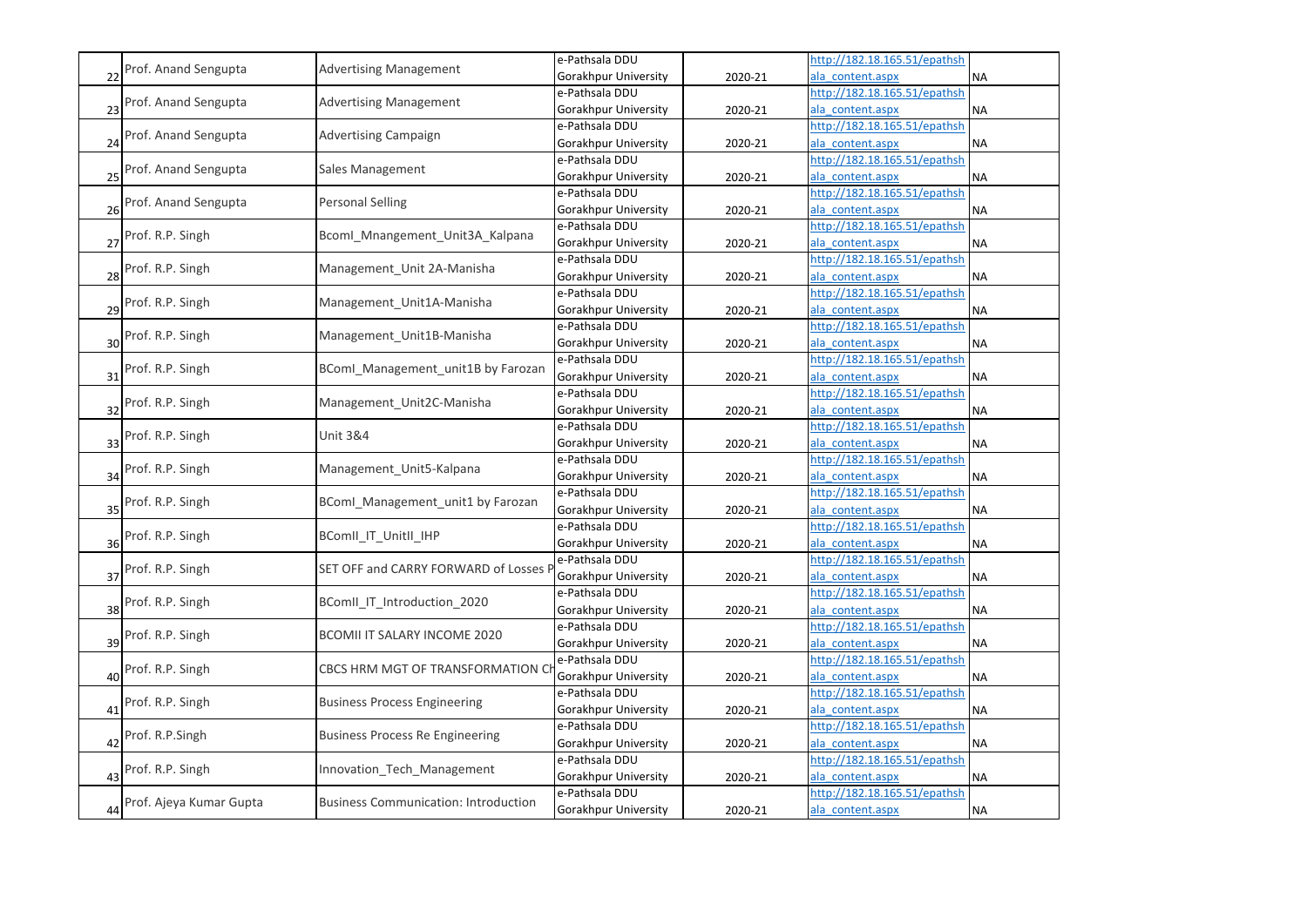|    |                                         |                                               | e-Pathsala DDU              |                              | http://182.18.165.51/epathsh |           |
|----|-----------------------------------------|-----------------------------------------------|-----------------------------|------------------------------|------------------------------|-----------|
|    | Prof. Ajeya Kumar Gupta                 | <b>Business Communication Reading Materia</b> | <b>Gorakhpur University</b> | 2020-21                      | ala content.aspx             | <b>NA</b> |
|    |                                         | Ethics & Coporate Governance-Unit 1 to 5      | e-Pathsala DDU              |                              | http://182.18.165.51/epathsh |           |
| 46 | Prof. Ajeya K Gupta                     |                                               | Gorakhpur University        | 2020-21                      | ala content.aspx             | <b>NA</b> |
|    |                                         | Economic Theory-5-Utility Analysis            | e-Pathsala DDU              |                              | http://182.18.165.51/epathsh |           |
|    | 47 Prof. Ashish Kumar Srivastava        |                                               | Gorakhpur University        | 2020-21                      | ala content.aspx             | <b>NA</b> |
|    |                                         | Economic Theory-6-Marginal Utility Analy      | e-Pathsala DDU              |                              | http://182.18.165.51/epathsh |           |
|    | 48 Prof. Ashish Kumar Srivastava        |                                               | Gorakhpur University        | 2020-21                      | ala content.aspx             | <b>NA</b> |
|    |                                         | Economic Theory-11-Elasticity of Demand       | e-Pathsala DDU              |                              | http://182.18.165.51/epathsh |           |
|    | 49 Prof. Ashish Kumar Srivastava        |                                               | <b>Gorakhpur University</b> | 2020-21                      | ala content.aspx             | <b>NA</b> |
|    |                                         | Economic Theory-9-Demand Analysis             | e-Pathsala DDU              |                              | http://182.18.165.51/epathsh |           |
|    | 50 Prof. Ashish Kumar Srivastava        |                                               | <b>Gorakhpur University</b> | 2020-21                      | ala content.aspx             | <b>NA</b> |
|    |                                         | Economic Theory-10-Law of Demand              | e-Pathsala DDU              |                              | http://182.18.165.51/epathsh |           |
|    | 51 Prof. Ashish Kumar Srivastava        |                                               | Gorakhpur University        | 2020-21                      | ala content.aspx             | <b>NA</b> |
|    |                                         | Economic Theory-7-Law of Equi-marginal        | e-Pathsala DDU              |                              | http://182.18.165.51/epathsh |           |
| 52 | Prof. Ashish Kumar Srivastava           |                                               | <b>Gorakhpur University</b> | 2020-21                      | ala content.aspx             | <b>NA</b> |
|    |                                         | Economic Theory-8-Consumer Surplus            | e-Pathsala DDU              |                              | http://182.18.165.51/epathsh |           |
|    | 53 Prof. Ashish Kumar Srivastava        |                                               | <b>Gorakhpur University</b> | 2020-21                      | ala content.aspx             | <b>NA</b> |
|    | Economic Theory-14-Indifference Curve / | e-Pathsala DDU                                |                             | http://182.18.165.51/epathsh |                              |           |
| 54 | Prof. Ashish Kumar Srivastava           |                                               | Gorakhpur University        | 2020-21                      | ala content.aspx             | <b>NA</b> |
|    |                                         | Economic Theory-13-Indifference Curve /       | e-Pathsala DDU              |                              | http://182.18.165.51/epathsh |           |
|    | 55 Prof. Ashish Kumar Srivastava        |                                               | <b>Gorakhpur University</b> | 2020-21                      | ala content.aspx             | <b>NA</b> |
|    |                                         | Economic Theory-15-Production Functior        | e-Pathsala DDU              |                              | http://182.18.165.51/epathsh |           |
|    | 56 Prof. Ashish Kumar Srivastava        |                                               | Gorakhpur University        | 2020-21                      | ala content.aspx             | <b>NA</b> |
|    |                                         | Economic Theory-16-Law of Variable Prop       | e-Pathsala DDU              |                              | http://182.18.165.51/epathsh |           |
|    | 57 Prof. Ashish Kumar Srivastava        |                                               | Gorakhpur University        | 2020-21                      | ala content.aspx             | <b>NA</b> |
|    |                                         | Economic Theory - Scope of Economics -        | e-Pathsala DDU              |                              | http://182.18.165.51/epathsh |           |
| 58 | Prof. Ashish Kumar Srivastava           |                                               | <b>Gorakhpur University</b> | 2020-21                      | ala content.aspx             | <b>NA</b> |
|    | 59 Prof. Ashish Kumar Srivastava        | Economic Theory - Scope of Economics -        | e-Pathsala DDU              |                              | http://182.18.165.51/epathsh |           |
|    |                                         |                                               | Gorakhpur University        | 2020-21                      | ala content.aspx             | <b>NA</b> |
|    |                                         | Economic Theory-1-Introduction                | e-Pathsala DDU              |                              | http://182.18.165.51/epathsh |           |
|    | 60 Prof. Ashish Kumar Srivastava        |                                               | Gorakhpur University        | 2020-21                      | ala content.aspx             | <b>NA</b> |
|    | Prof. Ashish Kumar Srivastava           | Economic Theory-2-Definition & Scope          | e-Pathsala DDU              |                              | http://182.18.165.51/epathsh |           |
| 61 |                                         |                                               | Gorakhpur University        | 2020-21                      | ala content.aspx             | <b>NA</b> |
|    | Prof. Ashish Kumar Srivastava           | Economic Theory-3-Scope of Economics          | e-Pathsala DDU              |                              | http://182.18.165.51/epathsh |           |
| 62 |                                         |                                               | Gorakhpur University        | 2020-21                      | ala content.aspx             | <b>NA</b> |
|    | 63 Prof. Ashish Kumar Srivastava        | Economic Theory-4-Scope of Economics          | e-Pathsala DDU              |                              | http://182.18.165.51/epathsh |           |
|    |                                         |                                               | <b>Gorakhpur University</b> | 2020-21                      | ala content.aspx             | <b>NA</b> |
|    | Prof. Ashish Kumar Srivastava           | Economic Theory - Introduction (Lecture       | e-Pathsala DDU              |                              | http://182.18.165.51/epathsh |           |
| 64 |                                         |                                               | Gorakhpur University        | 2020-21                      | ala content.aspx             | <b>NA</b> |
|    | Prof. Ashish Kumar Srivastava           | Economics - Definition & Scope (Lecture \     | e-Pathsala DDU              |                              | http://182.18.165.51/epathsh |           |
| 65 |                                         |                                               | Gorakhpur University        | 2020-21                      | ala content.aspx             | <b>NA</b> |
|    | Prof. Ashish Kumar Srivastava           | Economic Theory-12-Measuring Elasticity       | e-Pathsala DDU              |                              | http://182.18.165.51/epathsh |           |
| 66 |                                         |                                               | Gorakhpur University        | 2020-21                      | ala content.aspx             | <b>NA</b> |
|    | Prof. Ashish Kumar Srivastava           | INCOME TAX-Unit 1- Introduction & Basic       | e-Pathsala DDU              |                              | http://182.18.165.51/epathsh |           |
|    |                                         |                                               | <b>Gorakhpur University</b> | 2020-21                      | ala_content.aspx             | <b>NA</b> |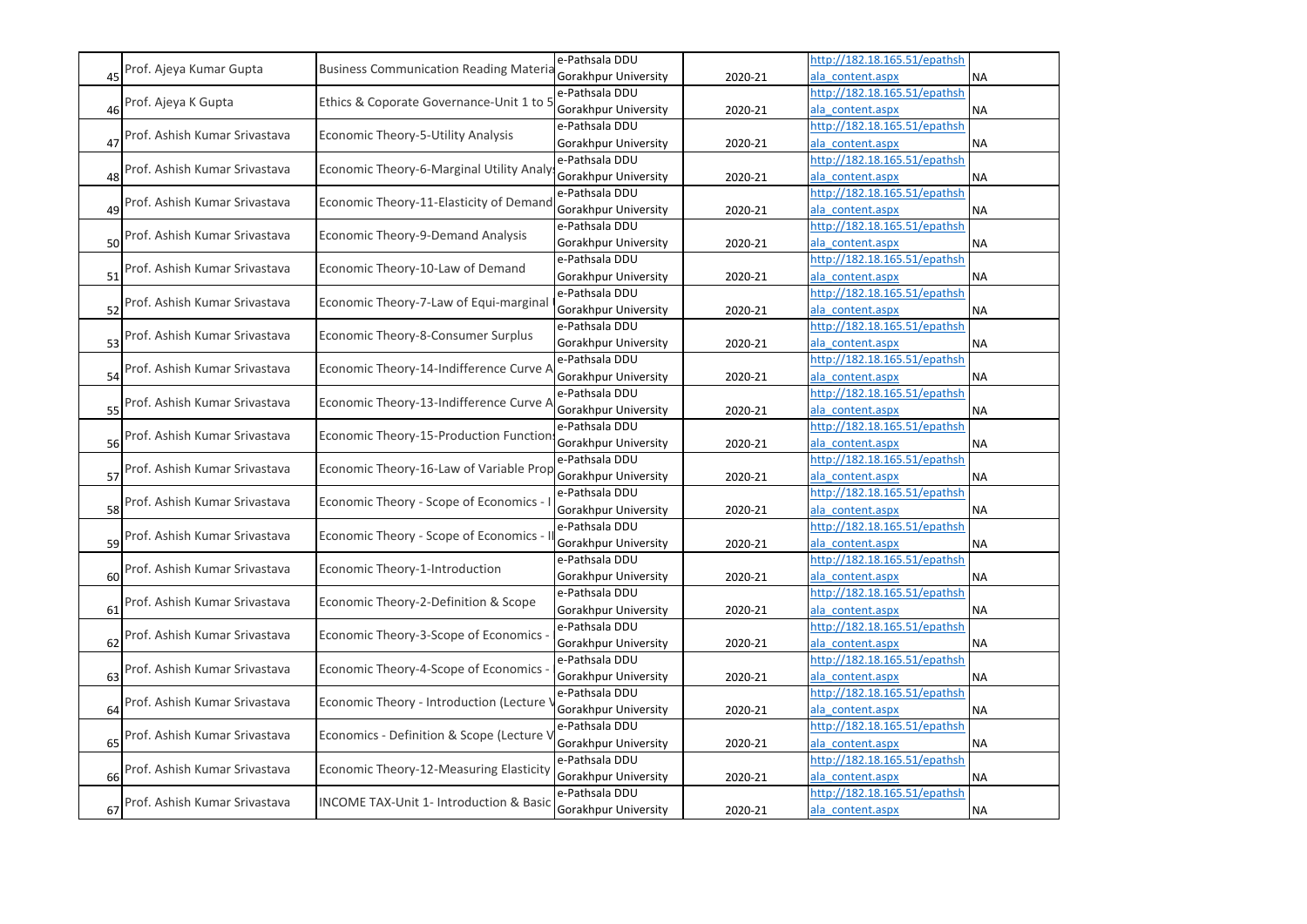|    |                               |                                            | e-Pathsala DDU       |         | http://182.18.165.51/epathsh |           |
|----|-------------------------------|--------------------------------------------|----------------------|---------|------------------------------|-----------|
| 68 | Prof. Ashish Kumar Srivastava | Income Tax - Unit 1 - Introduction and Bas | Gorakhpur University | 2020-21 | ala content.aspx             | <b>NA</b> |
|    |                               |                                            | e-Pathsala DDU       |         | http://182.18.165.51/epathsh |           |
| 69 | Prof. Ashish Kumar Srivastava | Income Tax - Unit -1 - Introduction and Ba | Gorakhpur University | 2020-21 | ala content.aspx             | <b>NA</b> |
|    |                               |                                            | e-Pathsala DDU       |         | http://182.18.165.51/epathsh |           |
| 70 | Prof. Ashish Kumar Srivastava | Income Tax - Unit - 1 - Introduction and B | Gorakhpur University | 2020-21 | ala content.aspx             | <b>NA</b> |
|    |                               |                                            | e-Pathsala DDU       |         | http://182.18.165.51/epathsh |           |
| 71 | Prof. Ashish Kumar Srivastava | Income Tax - Unit -1 - Residence and Tax I | Gorakhpur University | 2020-21 | ala content.aspx             | <b>NA</b> |
|    |                               | House Property - Questions & Solutions     | e-Pathsala DDU       |         | http://182.18.165.51/epathsh |           |
| 72 | Prof. Ashish Kumar Srivastava |                                            | Gorakhpur University | 2020-21 | ala content.aspx             | <b>NA</b> |
|    |                               |                                            | e-Pathsala DDU       |         | http://182.18.165.51/epathsh |           |
| 73 | Prof. Ashish Kumar Srivastava | Income Tax - Unit -1 - Introduction and Ba | Gorakhpur University | 2020-21 | ala content.aspx             | <b>NA</b> |
|    |                               |                                            | e-Pathsala DDU       |         | http://182.18.165.51/epathsh |           |
| 74 | Prof. Ashish Kumar Srivastava | Income Tax - Unit -1 - Introduction and Ba | Gorakhpur University | 2020-21 | ala content.aspx             | <b>NA</b> |
|    |                               |                                            | e-Pathsala DDU       |         | http://182.18.165.51/epathsh |           |
| 75 | Prof. Ashish Kumar Srivastava | Income Tax - Unit -1 - Introduction and Ba | Gorakhpur University | 2020-21 | ala content.aspx             | <b>NA</b> |
|    |                               |                                            | e-Pathsala DDU       |         | http://182.18.165.51/epathsh |           |
| 76 | Prof. Ashish Kumar Srivastava | Income from Salary- Questions & Solution   | Gorakhpur University | 2020-21 | ala content.aspx             | <b>NA</b> |
|    |                               |                                            | e-Pathsala DDU       |         | http://182.18.165.51/epathsh |           |
| 77 | Prof. Ashish Kumar Srivastava | Income From House Property                 | Gorakhpur University | 2020-21 | ala content.aspx             | <b>NA</b> |
|    |                               | House Property - Questions for practice    | e-Pathsala DDU       |         | http://182.18.165.51/epathsh |           |
| 78 | Prof. Ashish Kumar Srivastava |                                            | Gorakhpur University | 2020-21 | ala_content.aspx             | <b>NA</b> |
|    |                               |                                            | e-Pathsala DDU       |         | http://182.18.165.51/epathsh |           |
| 79 | Prof. Ashish Kumar Srivastava | Corporate Tax Planning and Management      | Gorakhpur University | 2020-21 | ala content.aspx             | <b>NA</b> |
|    |                               |                                            | e-Pathsala DDU       |         | http://182.18.165.51/epathsh |           |
| 80 | Prof. Ashish Kumar Srivastava | CONSUMER BEHAVIOUR-UNIT-III- GROUP         | Gorakhpur University | 2020-21 | ala content.aspx             | <b>NA</b> |
|    |                               |                                            | e-Pathsala DDU       |         | http://182.18.165.51/epathsh |           |
| 81 | Prof. Ashish Kumar Srivastava | CONSUMER BEHAVIOUR-UNIT-IV- CONSU          | Gorakhpur University | 2020-21 | ala content.aspx             | <b>NA</b> |
|    |                               |                                            | e-Pathsala DDU       |         | http://182.18.165.51/epathsh |           |
| 82 | Prof. Ashish Kumar Srivastava | CONSUMER BEHAVIOUR- UNIT-V- MODEI          | Gorakhpur University | 2020-21 | ala content.aspx             | <b>NA</b> |
|    |                               |                                            | e-Pathsala DDU       |         | http://182.18.165.51/epathsh |           |
| 83 | Prof. Rajeev Prabhakar        | income of india                            | Gorakhpur University | 2020-21 | ala content.aspx             | <b>NA</b> |
|    |                               |                                            | e-Pathsala DDU       |         | http://182.18.165.51/epathsh |           |
| 84 | Prof. Rajeev Prabhakar        | Saving & investment                        | Gorakhpur University | 2020-21 | ala_content.aspx             | <b>NA</b> |
|    |                               |                                            | e-Pathsala DDU       |         | http://182.18.165.51/epathsh |           |
| 85 | Prof. Rajeev Prabhakar        | Phases of industrial development           | Gorakhpur University | 2020-21 | ala content.aspx             | <b>NA</b> |
|    |                               |                                            | e-Pathsala DDU       |         | http://182.18.165.51/epathsh |           |
| 86 | Prof. Rajeev Prabhakar        | Foreign trade in india                     | Gorakhpur University | 2020-21 | ala content.aspx             | <b>NA</b> |
|    |                               |                                            | e-Pathsala DDU       |         | http://182.18.165.51/epathsh |           |
| 87 | Prof. Rajeev Prabhakar        | <b>Business Environment</b>                | Gorakhpur University | 2020-21 | ala content.aspx             | <b>NA</b> |
|    |                               |                                            | e-Pathsala DDU       |         | http://182.18.165.51/epathsh |           |
| 88 | Prof. Rajeev Prabhakar        | <b>BUSINESS ENVIRONMENT</b>                | Gorakhpur University | 2020-21 | ala content.aspx             | <b>NA</b> |
|    |                               |                                            | e-Pathsala DDU       |         | http://182.18.165.51/epathsh |           |
| 89 | Prof. Rajeev Prabhakar        | <b>Business Trends</b>                     | Gorakhpur University | 2020-21 | ala content.aspx             | <b>NA</b> |
|    |                               |                                            | e-Pathsala DDU       |         | http://182.18.165.51/epathsh |           |
|    | 90 Prof. Rajeev Prabhakar     | THE ENVIRONMENT (PROTECTION) ACT, 1        | Gorakhpur University | 2020-21 | ala content.aspx             | <b>NA</b> |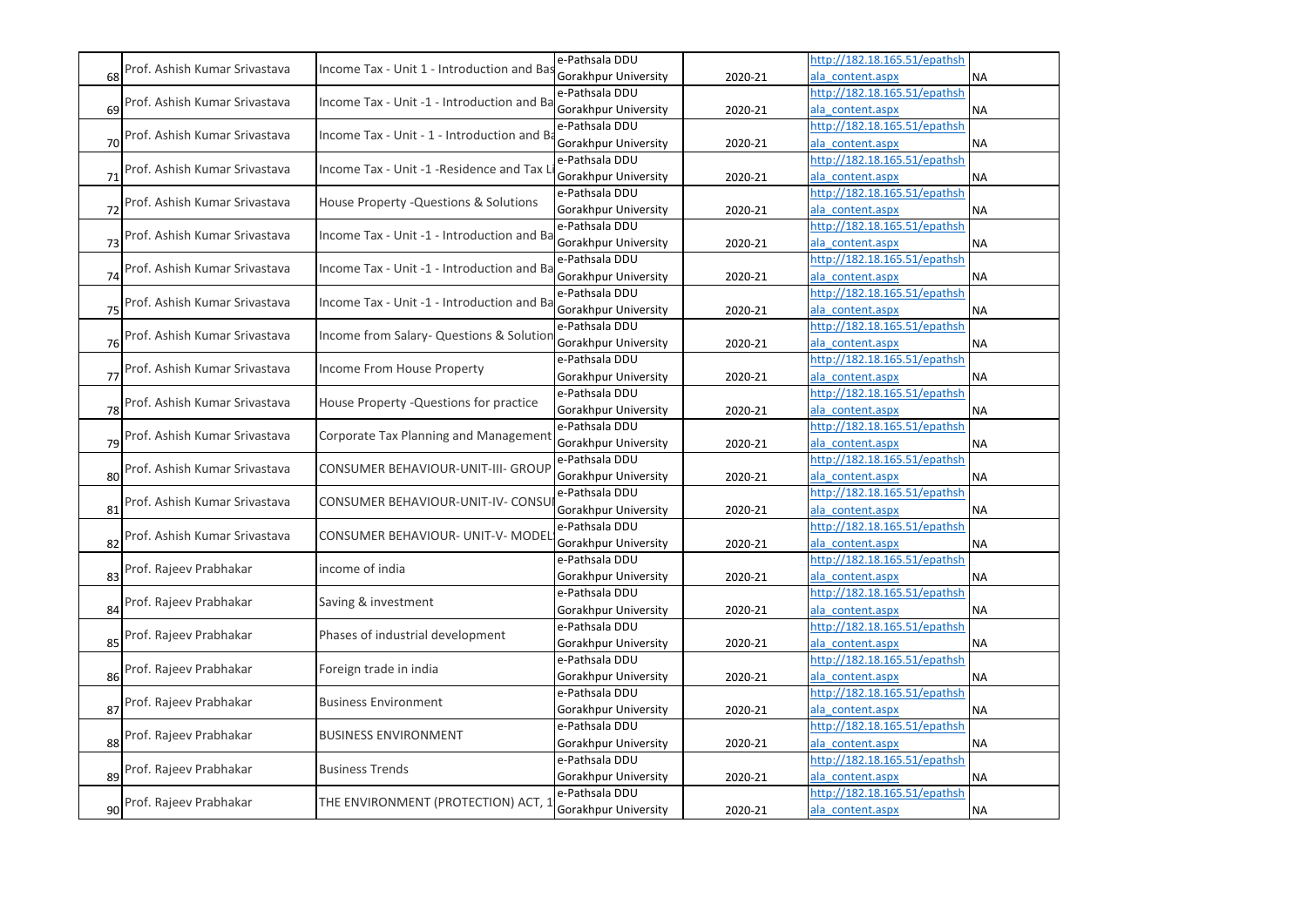|     |                                                          | Labour laws in India                           | e-Pathsala DDU       |                              | http://182.18.165.51/epathsh |           |
|-----|----------------------------------------------------------|------------------------------------------------|----------------------|------------------------------|------------------------------|-----------|
| 91  | Prof. Rajeev Prabhakar                                   |                                                | Gorakhpur University | 2020-21                      | ala content.aspx             | <b>NA</b> |
|     |                                                          | Labour laws in india                           | e-Pathsala DDU       |                              | http://182.18.165.51/epathsh |           |
| 92  | Prof. Rajeev Prabhakar                                   |                                                | Gorakhpur University | 2020-21                      | ala content.aspx             | <b>NA</b> |
|     |                                                          | Labour laws in India                           | e-Pathsala DDU       |                              | http://182.18.165.51/epathsh |           |
|     | 93 Prof. Rajeev Prabhakar                                |                                                | Gorakhpur University | 2020-21                      | ala content.aspx             | <b>NA</b> |
|     |                                                          | Payment of wages act 1936                      | e-Pathsala DDU       |                              | http://182.18.165.51/epathsh |           |
| 94  | Prof. Rajeev Prabhakar                                   |                                                | Gorakhpur University | 2020-21                      | ala content.aspx             | <b>NA</b> |
|     |                                                          | MINIMUM WAGE ACT 1948                          | e-Pathsala DDU       |                              | http://182.18.165.51/epathsh |           |
| 95  | Prof. Rajeev Prabhakar                                   |                                                | Gorakhpur University | 2020-21                      | ala content.aspx             | <b>NA</b> |
|     | Prof. Rajeev Prabhakar                                   | <b>Legal Aspects of Business</b>               | e-Pathsala DDU       |                              | http://182.18.165.51/epathsh |           |
| 96  |                                                          |                                                | Gorakhpur University | 2020-21                      | ala content.aspx             | <b>NA</b> |
|     |                                                          | Legal Aspects of Business                      | e-Pathsala DDU       |                              | http://182.18.165.51/epathsh |           |
|     | 97 Prof. Rajeev Prabhakar                                |                                                | Gorakhpur University | 2020-21                      | ala content.aspx             | <b>NA</b> |
|     |                                                          | <b>GST</b>                                     | e-Pathsala DDU       |                              | http://182.18.165.51/epathsh |           |
| 98  | Prof. Rajeev Prabhakar                                   |                                                | Gorakhpur University | 2020-21                      | ala content.aspx             | <b>NA</b> |
|     |                                                          | Foreign_Trade_Policy                           | e-Pathsala DDU       |                              | http://182.18.165.51/epathsh |           |
|     | 99 Prof. Rajeev Prabhakar                                |                                                | Gorakhpur University | 2020-21                      | ala content.aspx             | <b>NA</b> |
|     | Prof. Rajeev Prabhakar                                   | New Export & Import Policy                     | e-Pathsala DDU       |                              | http://182.18.165.51/epathsh |           |
| 100 |                                                          |                                                | Gorakhpur University | 2020-21                      | ala content.aspx             | <b>NA</b> |
|     | Prof. Rajeev Prabhakar                                   | Credit Rating                                  | e-Pathsala DDU       |                              | http://182.18.165.51/epathsh |           |
| 101 |                                                          |                                                | Gorakhpur University | 2020-21                      | ala content.aspx             | <b>NA</b> |
|     | Prof. Rajeev prabhakar<br>NON_BANKING_FINANCIAL_INSTITUT | e-Pathsala DDU                                 |                      | http://182.18.165.51/epathsh |                              |           |
| 102 |                                                          |                                                | Gorakhpur University | 2020-21                      | ala content.aspx             | <b>NA</b> |
|     | Prof. Rajeev prabhakar                                   | Development Banks                              | e-Pathsala DDU       |                              | http://182.18.165.51/epathsh |           |
| 103 |                                                          |                                                | Gorakhpur University | 2020-21                      | ala content.aspx             | <b>NA</b> |
|     | Prof. Anil Kumar Yadav                                   | Entrepreneurship - Introduction                | e-Pathsala DDU       |                              | http://182.18.165.51/epathsh |           |
| 104 |                                                          |                                                | Gorakhpur University | 2020-21                      | ala content.aspx             | <b>NA</b> |
|     | Prof. Anil Kumar Yadav                                   | <b>Entrepreneurship - Definitions</b>          | e-Pathsala DDU       |                              | nttp://182.18.165.51/epathsh |           |
| 105 |                                                          |                                                | Gorakhpur University | 2020-21                      | ala content.aspx             | <b>NA</b> |
|     | Prof. Anil Kumar Yadav                                   | <b>Entrepreneurship- Emergence of Entrepre</b> | e-Pathsala DDU       |                              | http://182.18.165.51/epathsh |           |
| 106 |                                                          |                                                | Gorakhpur University | 2020-21                      | ala content.aspx             | <b>NA</b> |
|     | Prof. Anil Kumar Yadav                                   | Entrepreneurship- Theories of Entreprene       | e-Pathsala DDU       |                              | http://182.18.165.51/epathsh |           |
| 107 |                                                          |                                                | Gorakhpur University | 2020-21                      | ala content.aspx             | <b>NA</b> |
|     | Prof. Anil Kumar Yadav                                   | Marketing Practices in India - Agricultural    | e-Pathsala DDU       |                              | http://182.18.165.51/epathsh |           |
| 108 |                                                          |                                                | Gorakhpur University | 2020-21                      | ala content.aspx             | <b>NA</b> |
|     | Prof. Anil Kumar Yadav                                   | Marketing Practices in India- Marketing o      | e-Pathsala DDU       |                              | http://182.18.165.51/epathsh |           |
| 109 |                                                          |                                                | Gorakhpur University | 2020-21                      | ala content.aspx             | <b>NA</b> |
|     | Prof. Anil Kumar Yadav                                   | Marketing Practices in India-Scope, Impo       | e-Pathsala DDU       |                              | http://182.18.165.51/epathsh |           |
| 110 |                                                          |                                                | Gorakhpur University | 2020-21                      | ala content.aspx             | <b>NA</b> |
|     | Prof. Anil Kumar Yadav                                   | Marketing Practices in India- Rural Vs Urb     | e-Pathsala DDU       |                              | nttp://182.18.165.51/epathsh |           |
| 111 |                                                          |                                                | Gorakhpur University | 2020-21                      | ala content.aspx             | <b>NA</b> |
|     | Prof. Anil Kumar Yadav                                   | Types and Importance of Market Researc         | e-Pathsala DDU       |                              | nttp://182.18.165.51/epathsh |           |
| 112 |                                                          |                                                | Gorakhpur University | 2020-21                      | ala content.aspx             | <b>NA</b> |
|     | Prof. Anil Kumar Yadav                                   | Customer Insight                               | e-Pathsala DDU       |                              | nttp://182.18.165.51/epathsh |           |
| 113 |                                                          |                                                | Gorakhpur University | 2020-21                      | ala_content.aspx             | <b>NA</b> |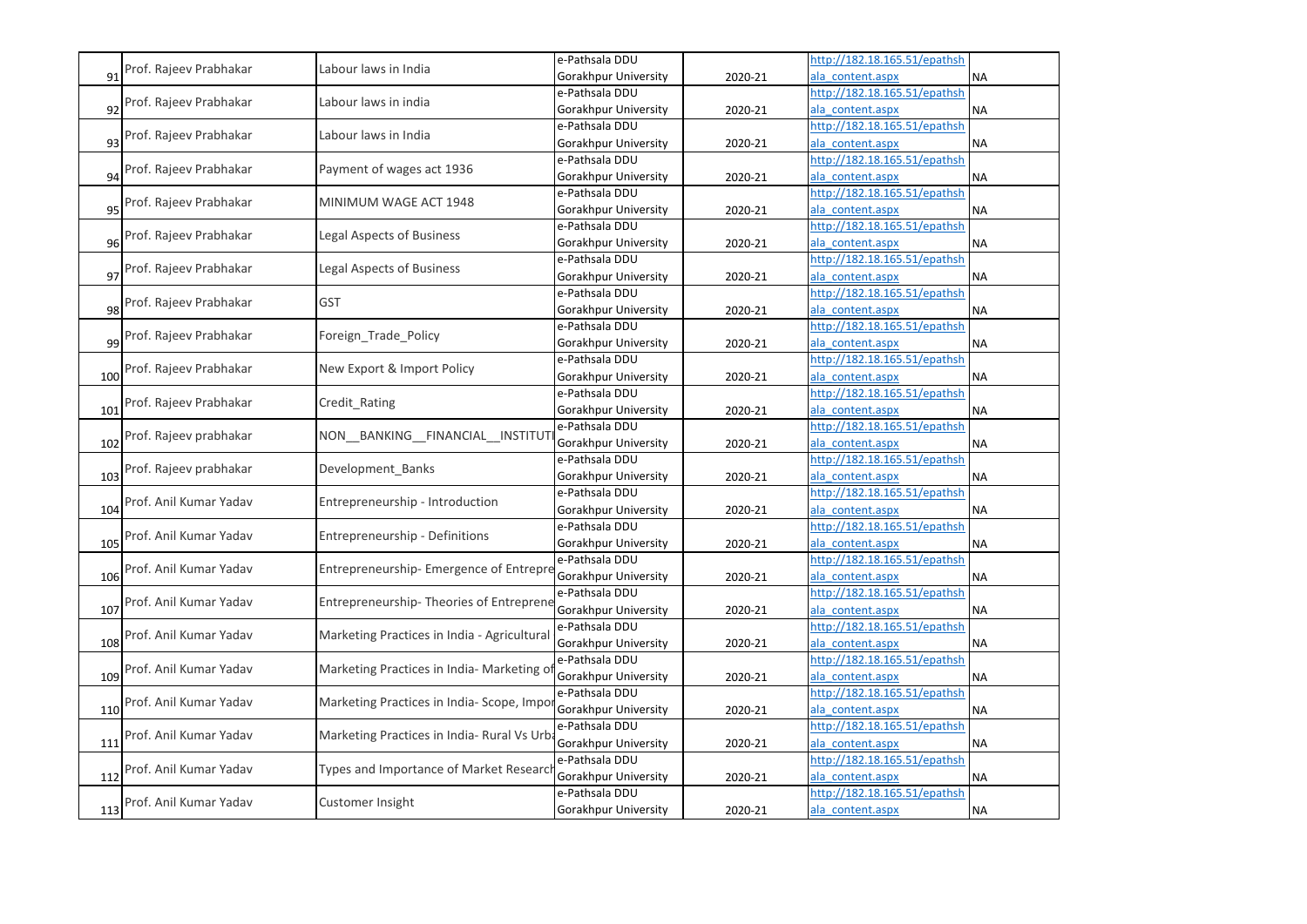|     |                        |                                            | e-Pathsala DDU       |         | http://182.18.165.51/epathsh |           |
|-----|------------------------|--------------------------------------------|----------------------|---------|------------------------------|-----------|
| 114 | Prof. Anil Kumar Yadav | Ethics in Marketing Research               | Gorakhpur University | 2020-21 | ala content.aspx             | <b>NA</b> |
|     |                        |                                            | e-Pathsala DDU       |         | http://182.18.165.51/epathsh |           |
| 115 | Prof. Anil Kumar Yadav | Marketing Research Design                  | Gorakhpur University | 2020-21 | ala content.aspx             | <b>NA</b> |
|     |                        |                                            | e-Pathsala DDU       |         | http://182.18.165.51/epathsh |           |
| 116 | Prof. Anil Kumar Yadav | <b>Research Process</b>                    | Gorakhpur University | 2020-21 | ala content.aspx             | <b>NA</b> |
|     |                        |                                            | e-Pathsala DDU       |         | http://182.18.165.51/epathsh |           |
| 117 | Prof. Anil Kumar Yadav | <b>Research Methods</b>                    | Gorakhpur University | 2020-21 | ala content.aspx             | <b>NA</b> |
|     |                        |                                            | e-Pathsala DDU       |         | http://182.18.165.51/epathsh |           |
| 118 | Prof. Anil Kumar Yadav | Marketing Research Mix                     | Gorakhpur University | 2020-21 | ala content.aspx             | <b>NA</b> |
|     |                        |                                            | e-Pathsala DDU       |         | http://182.18.165.51/epathsh |           |
| 119 | Prof. Anil Kumar Yadav | Proposals and Evaluating Proposals         | Gorakhpur University | 2020-21 | ala content.aspx             | <b>NA</b> |
|     |                        |                                            | e-Pathsala DDU       |         | http://182.18.165.51/epathsh |           |
| 120 | Prof. Anil Kumar Yadav | Types of Data                              | Gorakhpur University | 2020-21 | ala content.aspx             | <b>NA</b> |
|     | Prof. Anil Kumar Yadav |                                            | e-Pathsala DDU       |         | http://182.18.165.51/epathsh |           |
| 121 |                        | Primary Data and Secondary Data            | Gorakhpur University | 2020-21 | ala content.aspx             | <b>NA</b> |
|     |                        |                                            | e-Pathsala DDU       |         | http://182.18.165.51/epathsh |           |
| 122 | Prof. Anil Kumar Yadav | <b>Research Instuments</b>                 | Gorakhpur University | 2020-21 | ala content.aspx             | <b>NA</b> |
|     |                        |                                            | e-Pathsala DDU       |         | http://182.18.165.51/epathsh |           |
| 123 | Prof. Anil Kumar Yadav | Methods of Collecting Primary and Secon    | Gorakhpur University | 2020-21 | ala_content.aspx             | <b>NA</b> |
|     |                        |                                            | e-Pathsala DDU       |         | http://182.18.165.51/epathsh |           |
| 124 | Prof. Anil Kumar Yadav | Sampling                                   | Gorakhpur University | 2020-21 | ala content.aspx             | <b>NA</b> |
|     |                        |                                            | e-Pathsala DDU       |         | http://182.18.165.51/epathsh |           |
| 125 | Prof. Anil Kumar Yadav | Probability and Non-Probability Sampling   | Gorakhpur University | 2020-21 | ala content.aspx             | <b>NA</b> |
|     |                        |                                            | e-Pathsala DDU       |         | http://182.18.165.51/epathsh |           |
| 126 | Prof. Anil Kumar Yadav | Sample Size Determination                  | Gorakhpur University | 2020-21 | ala content.aspx             | <b>NA</b> |
|     |                        |                                            | e-Pathsala DDU       |         | http://182.18.165.51/epathsh |           |
| 127 | Prof. Anil Kumar Yadav | Qualitative Vs Quantitative Research       | Gorakhpur University | 2020-21 | ala content.aspx             | <b>NA</b> |
|     |                        |                                            | e-Pathsala DDU       |         | http://182.18.165.51/epathsh |           |
| 128 | Prof. Anil Kumar Yadav | Analysis of Qualitative & Quantitative dat | Gorakhpur University | 2020-21 | ala content.aspx             | <b>NA</b> |
|     |                        |                                            | e-Pathsala DDU       |         | http://182.18.165.51/epathsh |           |
| 129 | Prof. Anil Kumar Yadav | Data Storage                               | Gorakhpur University | 2020-21 | ala content.aspx             | <b>NA</b> |
|     |                        |                                            | e-Pathsala DDU       |         | http://182.18.165.51/epathsh |           |
| 130 | Prof. Anil Kumar Yadav | Reporting and Presentation                 | Gorakhpur University | 2020-21 | ala content.aspx             | <b>NA</b> |
|     |                        |                                            | e-Pathsala DDU       |         | http://182.18.165.51/epathsh |           |
| 131 | Prof. Anil Kumar Yadav | Visual Data Display                        | Gorakhpur University | 2020-21 | ala content.aspx             | <b>NA</b> |
|     |                        |                                            | e-Pathsala DDU       |         | http://182.18.165.51/epathsh |           |
| 132 | Prof. Anil Kumar Yadav | <b>Report Writing</b>                      | Gorakhpur University | 2020-21 | ala content.aspx             | <b>NA</b> |
|     |                        |                                            | e-Pathsala DDU       |         | http://182.18.165.51/epathsh |           |
| 133 | Prof. Anil Kumar Yadav | <b>B2B Marketing Research</b>              | Gorakhpur University | 2020-21 | ala content.aspx             | <b>NA</b> |
|     |                        |                                            | e-Pathsala DDU       |         | http://182.18.165.51/epathsh |           |
| 134 | Prof. Anil Kumar Yadav | Purpose, Population and Procedure          | Gorakhpur University | 2020-21 | ala content.aspx             | <b>NA</b> |
|     |                        |                                            | e-Pathsala DDU       |         | http://182.18.165.51/epathsh |           |
| 135 | Prof. Anil Kumar Yadav | B2B V/s B2C Marketing Research             | Gorakhpur University | 2020-21 | ala content.aspx             | <b>NA</b> |
|     |                        |                                            | e-Pathsala DDU       |         | http://182.18.165.51/epathsh |           |
| 136 | Prof. Anil Kumar Yadav | Purpose of International Marketing Resea   | Gorakhpur University | 2020-21 | ala_content.aspx             | NA        |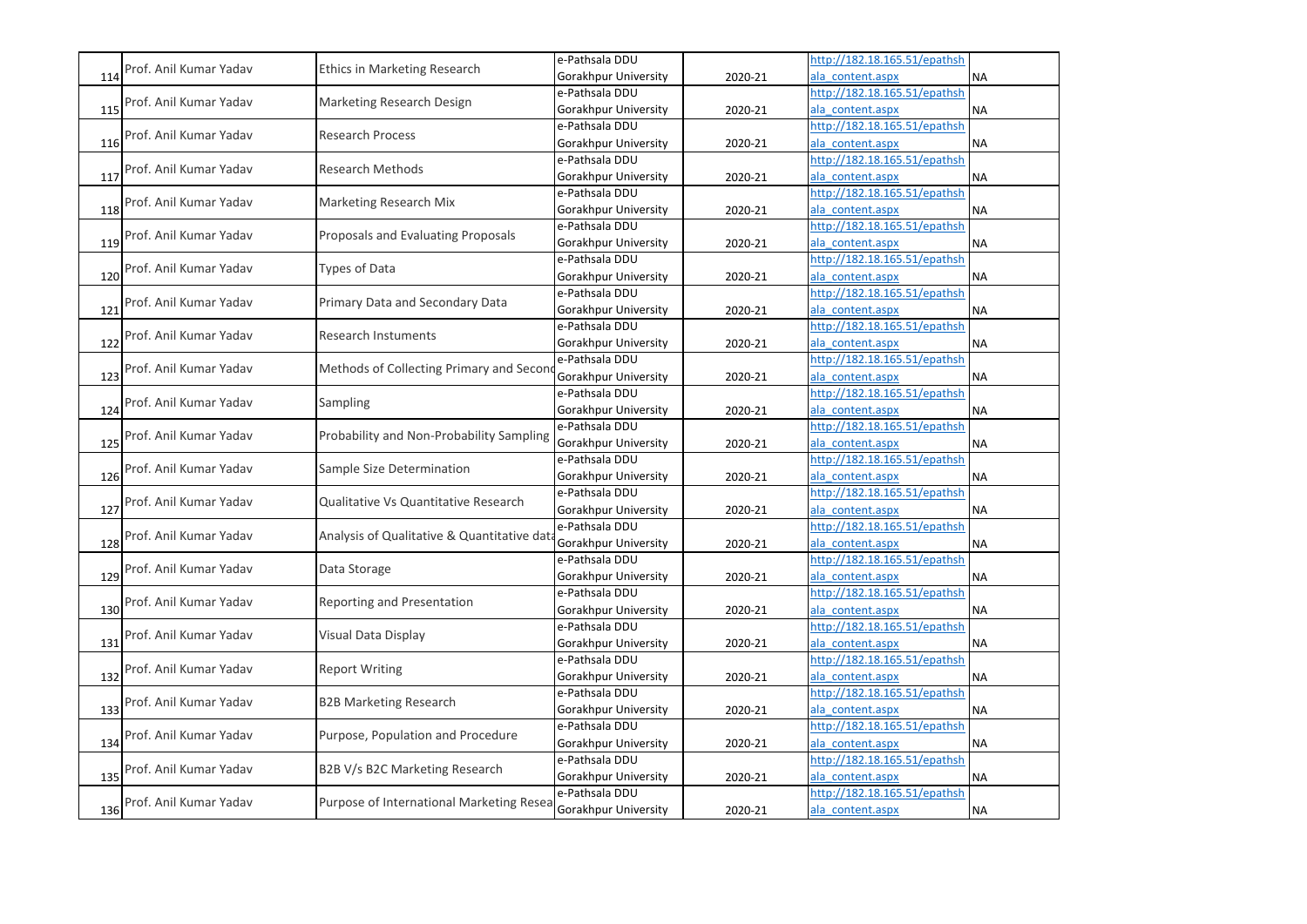|     |                                                                         |                                          | e-Pathsala DDU              |                              | http://182.18.165.51/epathsh |           |
|-----|-------------------------------------------------------------------------|------------------------------------------|-----------------------------|------------------------------|------------------------------|-----------|
| 137 | Prof. Anil Kumar Yadav                                                  | Domestic Vs International Marketing Rese | Gorakhpur University        | 2020-21                      | ala content.aspx             | <b>NA</b> |
|     | Prof. Anil Kumar Yadav                                                  | <b>Audience Research</b>                 | e-Pathsala DDU              |                              | http://182.18.165.51/epathsh |           |
| 138 |                                                                         |                                          | Gorakhpur University        | 2020-21                      | ala content.aspx             | <b>NA</b> |
|     | Prof. Anil Kumar Yadav                                                  | <b>Advertising Research</b>              | e-Pathsala DDU              |                              | http://182.18.165.51/epathsh |           |
| 139 |                                                                         |                                          | Gorakhpur University        | 2020-21                      | ala content.aspx             | <b>NA</b> |
|     | Prof. Anil Kumar Yadav                                                  | Social Research                          | e-Pathsala DDU              |                              | http://182.18.165.51/epathsh |           |
| 140 |                                                                         |                                          | Gorakhpur University        | 2020-21                      | ala content.aspx             | <b>NA</b> |
|     | Prof. Hem Shankar Bajpai                                                | Arbitrage Pricing Theory                 | e-Pathsala DDU              |                              | http://182.18.165.51/epathsh |           |
| 141 |                                                                         |                                          | Gorakhpur University        | 2020-21                      | ala content.aspx             | <b>NA</b> |
|     | Prof. Hem Shankar Bajpai                                                | Managed Portfolio                        | e-Pathsala DDU              |                              | http://182.18.165.51/epathsh |           |
| 142 |                                                                         |                                          | Gorakhpur University        | 2020-21                      | ala content.aspx             | <b>NA</b> |
|     | Prof. Hem Shankar Bajpai                                                | Sharpe's Theoram                         | e-Pathsala DDU              |                              | http://182.18.165.51/epathsh |           |
| 143 |                                                                         |                                          | Gorakhpur University        | 2020-21                      | ala_content.aspx             | <b>NA</b> |
|     | Dr. Manish Kumar Srivastava                                             | <b>Introduction to Statistics</b>        | e-Pathsala DDU              |                              | http://182.18.165.51/epathsh |           |
| 144 |                                                                         |                                          | Gorakhpur University        | 2020-21                      | ala content.aspx             | <b>NA</b> |
|     | Dr. Manish Kumar Srivastava                                             | Introduction to Consumer Behaviour       | e-Pathsala DDU              |                              | http://182.18.165.51/epathsh |           |
| 145 |                                                                         |                                          | Gorakhpur University        | 2020-21                      | ala content.aspx             | <b>NA</b> |
|     | Dr. Manish Kumar Srivastava                                             | Introduction to Marketing                | e-Pathsala DDU              |                              | http://182.18.165.51/epathsh |           |
| 146 |                                                                         |                                          | Gorakhpur University        | 2020-21                      | ala_content.aspx             | <b>NA</b> |
|     | Dr. Manish Kumar Srivastava                                             | <b>Communication Process</b>             | e-Pathsala DDU              |                              | http://182.18.165.51/epathsh |           |
| 147 |                                                                         |                                          | Gorakhpur University        | 2020-21                      | ala content.aspx             | <b>NA</b> |
|     | Principles of Marketing (Video Lectures)<br>Dr. Manish Kumar Srivastava | e-Pathsala DDU                           |                             | http://182.18.165.51/epathsh |                              |           |
| 148 |                                                                         |                                          | Gorakhpur University        | 2020-21                      | ala content.aspx             | <b>NA</b> |
|     | Dr. Manish Kumar Srivastava                                             | Advertising-Features, Objectives & Types | e-Pathsala DDU              |                              | http://182.18.165.51/epathsh |           |
| 149 |                                                                         |                                          | <b>Gorakhpur University</b> | 2020-21                      | ala content.aspx             | <b>NA</b> |
|     | Dr. Manish Kumar Srivastava                                             | <b>Marketing Terms</b>                   | e-Pathsala DDU              |                              | http://182.18.165.51/epathsh |           |
| 150 |                                                                         |                                          | Gorakhpur University        | 2020-21                      | ala content.aspx             | <b>NA</b> |
|     | Dr. Manish Kumar Srivastava                                             | <b>Personal Selling</b>                  | e-Pathsala DDU              |                              | http://182.18.165.51/epathsh |           |
| 151 |                                                                         |                                          | Gorakhpur University        | 2020-21                      | ala content.aspx             | <b>NA</b> |
|     | Dr. Manish Kumar Srivastava                                             | <b>Micro Environment</b>                 | e-Pathsala DDU              |                              | http://182.18.165.51/epathsh |           |
| 152 |                                                                         |                                          | Gorakhpur University        | 2020-21                      | ala content.aspx             | <b>NA</b> |
|     | Dr. Manish Kumar Srivastava                                             | Retail and Supply Chain Management       | e-Pathsala DDU              |                              | http://182.18.165.51/epathsh |           |
| 153 |                                                                         |                                          | Gorakhpur University        | 2020-21                      | ala content.aspx             | <b>NA</b> |
|     | Dr. Manish Kumar Srivastava                                             | Retail Management: Supply Chain Manag    | e-Pathsala DDU              |                              | http://182.18.165.51/epathsh |           |
| 154 |                                                                         |                                          | Gorakhpur University        | 2020-21                      | ala content.aspx             | <b>NA</b> |
|     | Dr. Manish Kumar Srivastava                                             | Retail and Supply Chain Management       | e-Pathsala DDU              |                              | http://182.18.165.51/epathsh |           |
| 155 |                                                                         |                                          | Gorakhpur University        | 2020-21                      | ala content.aspx             | <b>NA</b> |
|     | Dr. Manish Kumar Srivastava                                             | Retail Management                        | e-Pathsala DDU              |                              | http://182.18.165.51/epathsh |           |
| 156 |                                                                         |                                          | Gorakhpur University        | 2020-21                      | ala content.aspx             | <b>NA</b> |
|     | Dr. Manish Kumar Srivastava                                             | Introduction to the World of Retailing   | e-Pathsala DDU              |                              | http://182.18.165.51/epathsh |           |
| 157 |                                                                         |                                          | Gorakhpur University        | 2020-21                      | ala content.aspx             | <b>NA</b> |
|     | Dr. Manish Kumar Srivastava                                             | Introduction to Retailing                | e-Pathsala DDU              |                              | http://182.18.165.51/epathsh |           |
| 158 |                                                                         |                                          | Gorakhpur University        | 2020-21                      | ala content.aspx             | <b>NA</b> |
|     | Dr. Manish Kumar Srivastava                                             | <b>Retail Formats</b>                    | e-Pathsala DDU              |                              | http://182.18.165.51/epathsh |           |
| 159 |                                                                         |                                          | Gorakhpur University        | 2020-21                      | ala_content.aspx             | <b>NA</b> |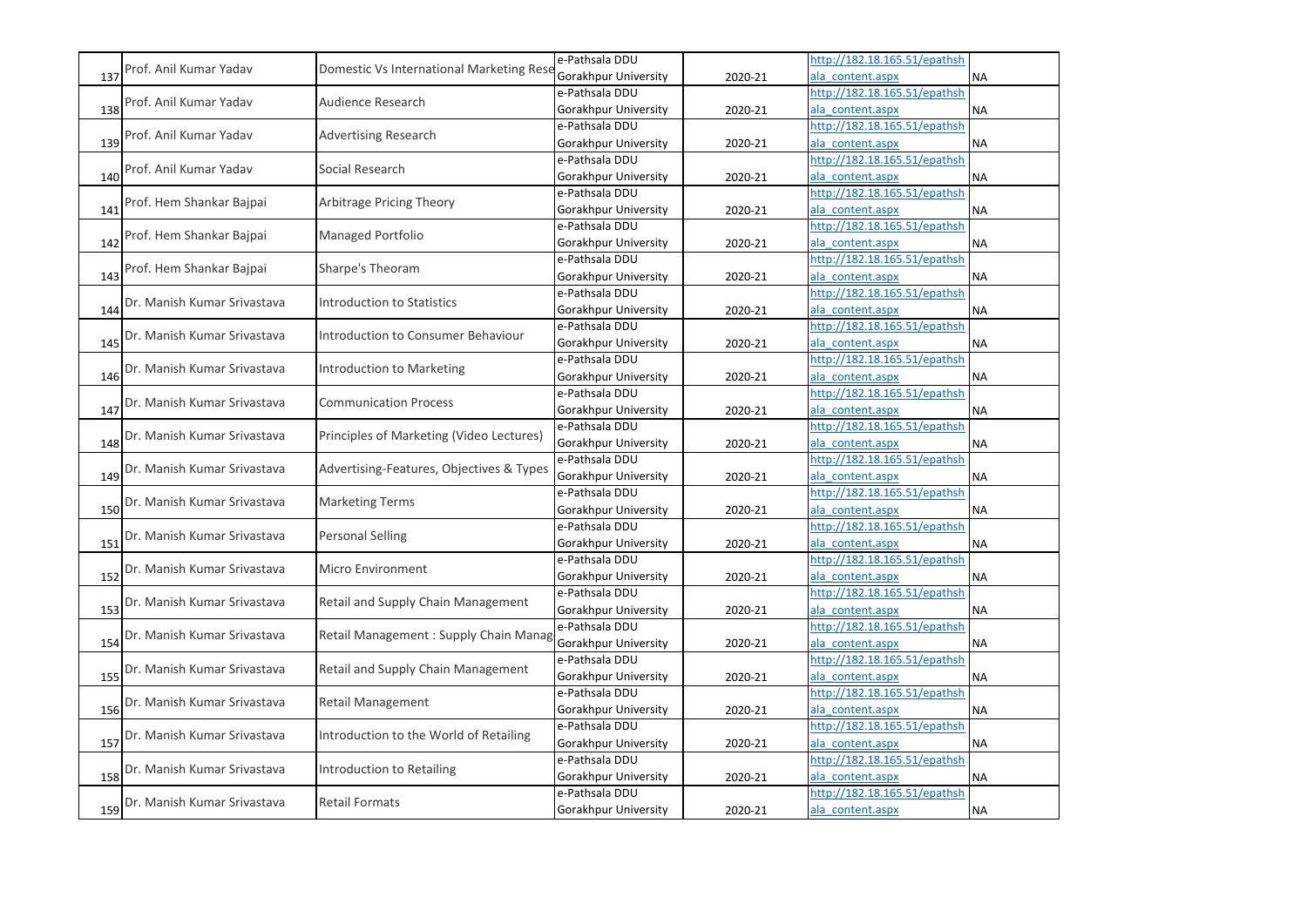|     |                             |                                         | e-Pathsala DDU       |         | http://182.18.165.51/epathsh |           |
|-----|-----------------------------|-----------------------------------------|----------------------|---------|------------------------------|-----------|
| 160 | Dr. Manish Kumar Srivastava | Store Design & Layout                   | Gorakhpur University | 2020-21 | ala content.aspx             | <b>NA</b> |
|     |                             |                                         | e-Pathsala DDU       |         | http://182.18.165.51/epathsh |           |
| 161 | Dr. Harshdev Verma          | Definition of money                     | Gorakhpur University | 2020-21 | ala content.aspx             | <b>NA</b> |
|     |                             |                                         | e-Pathsala DDU       |         | http://182.18.165.51/epathsh |           |
| 162 | Dr. Harshdev Verma          | Money and financial system              | Gorakhpur University | 2020-21 | ala content.aspx             | <b>NA</b> |
|     |                             |                                         | e-Pathsala DDU       |         | http://182.18.165.51/epathsh |           |
| 163 | Dr. Harshdev Verma          | money function                          | Gorakhpur University | 2020-21 | ala content.aspx             | <b>NA</b> |
|     |                             |                                         | e-Pathsala DDU       |         | http://182.18.165.51/epathsh |           |
| 164 | Dr. Harshdev Verma          | Defination of Finance, Types of Finance | Gorakhpur University | 2020-21 | ala content.aspx             | <b>NA</b> |
|     |                             |                                         | e-Pathsala DDU       |         | http://182.18.165.51/epathsh |           |
| 165 | Dr. Harshdev Verma          | Component of financial system           | Gorakhpur University | 2020-21 | ala content.aspx             | <b>NA</b> |
|     |                             |                                         | e-Pathsala DDU       |         | http://182.18.165.51/epathsh |           |
| 166 | Dr. Harshdev Verma          | History and Area of finance             | Gorakhpur University | 2020-21 | ala content.aspx             | <b>NA</b> |
|     |                             |                                         | e-Pathsala DDU       |         | http://182.18.165.51/epathsh |           |
| 167 | Dr. Harshdev Verma          | <b>BANK</b>                             | Gorakhpur University | 2020-21 | ala content.aspx             | <b>NA</b> |
|     |                             |                                         | e-Pathsala DDU       |         | http://182.18.165.51/epathsh |           |
| 168 | Dr. Harshdev Verma          | <b>Commercial banks</b>                 | Gorakhpur University | 2020-21 | ala content.aspx             | <b>NA</b> |
|     |                             |                                         | e-Pathsala DDU       |         | http://182.18.165.51/epathsh |           |
| 169 | Dr. Harshdev Verma          | SBI                                     | Gorakhpur University | 2020-21 | ala_content.aspx             | <b>NA</b> |
|     |                             |                                         | e-Pathsala DDU       |         | http://182.18.165.51/epathsh |           |
| 170 | Dr. Harshdev Verma          | <b>RBI</b>                              | Gorakhpur University | 2020-21 | ala content.aspx             | <b>NA</b> |
|     |                             |                                         | e-Pathsala DDU       |         | http://182.18.165.51/epathsh |           |
| 171 | Dr. Harshdev Verma          | <b>RRB</b>                              | Gorakhpur University | 2020-21 | ala content.aspx             | <b>NA</b> |
|     |                             |                                         | e-Pathsala DDU       |         | http://182.18.165.51/epathsh |           |
| 172 | Dr. Harshdev Verma          | <b>CO-OPRATIVE BANKS</b>                | Gorakhpur University | 2020-21 | ala content.aspx             | <b>NA</b> |
|     |                             |                                         | e-Pathsala DDU       |         | http://182.18.165.51/epathsh |           |
| 173 | Dr. Harshdev Verma          | <b>Cost Accounting</b>                  | Gorakhpur University | 2020-21 | ala content.aspx             | <b>NA</b> |
|     |                             |                                         | e-Pathsala DDU       |         | http://182.18.165.51/epathsh |           |
| 174 | Dr. Harshdev Verma          | Cost Accounting                         | Gorakhpur University | 2020-21 | ala content.aspx             | <b>NA</b> |
|     |                             |                                         | e-Pathsala DDU       |         | http://182.18.165.51/epathsh |           |
| 175 | Dr. Harshdev Verma          | <b>Cost Accounting</b>                  | Gorakhpur University | 2020-21 | ala content.aspx             | <b>NA</b> |
|     |                             |                                         | e-Pathsala DDU       |         | http://182.18.165.51/epathsh |           |
| 176 | Dr. Harshdev Verma          | <b>Cost Accounting</b>                  | Gorakhpur University | 2020-21 | ala content.aspx             | <b>NA</b> |
|     |                             |                                         | e-Pathsala DDU       |         | http://182.18.165.51/epathsh |           |
| 177 | Dr. Harshdev Verma          | Auditing                                | Gorakhpur University | 2020-21 | ala content.aspx             | <b>NA</b> |
|     |                             |                                         | e-Pathsala DDU       |         | http://182.18.165.51/epathsh |           |
| 178 | Dr. Harshdev Verma          | importance, types of auditing           | Gorakhpur University | 2020-21 | ala content.aspx             | <b>NA</b> |
|     |                             |                                         | e-Pathsala DDU       |         | http://182.18.165.51/epathsh |           |
| 179 | Dr. Harshdev Verma          | <b>Audit Process</b>                    | Gorakhpur University | 2020-21 | ala content.aspx             | <b>NA</b> |
|     |                             |                                         | e-Pathsala DDU       |         | http://182.18.165.51/epathsh |           |
| 180 | Dr. Harshdev Verma          | Audit Programme                         | Gorakhpur University | 2020-21 | ala content.aspx             | <b>NA</b> |
|     |                             |                                         | e-Pathsala DDU       |         | http://182.18.165.51/epathsh |           |
| 181 | Dr. Harshdev Verma          | Basic Principles governing an Audit     | Gorakhpur University | 2020-21 | ala content.aspx             | <b>NA</b> |
|     |                             |                                         | e-Pathsala DDU       |         | http://182.18.165.51/epathsh |           |
| 182 | Dr. Harshdev Verma          | Audit evidence                          | Gorakhpur University | 2020-21 | ala content.aspx             | <b>NA</b> |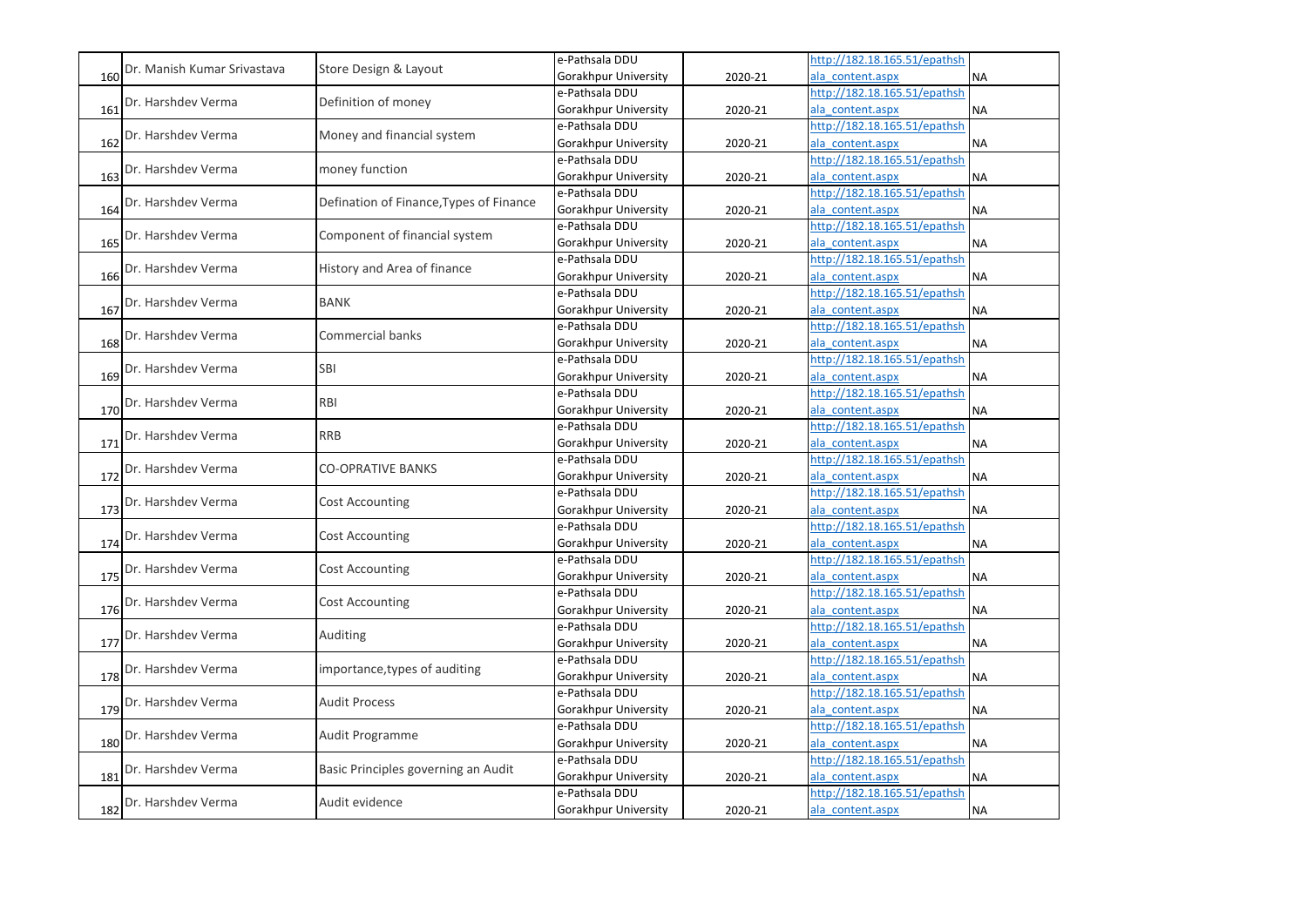|     |                     |                                         | e-Pathsala DDU       |         | http://182.18.165.51/epathsh |           |
|-----|---------------------|-----------------------------------------|----------------------|---------|------------------------------|-----------|
| 183 | Dr. Harshdev Verma  | Routine & Test checking                 | Gorakhpur University | 2020-21 | ala content.aspx             | <b>NA</b> |
|     | Dr. Harshdev Verma  | <b>INTERNAL CHECK</b>                   | e-Pathsala DDU       |         | http://182.18.165.51/epathsh |           |
| 184 |                     |                                         | Gorakhpur University | 2020-21 | ala content.aspx             | <b>NA</b> |
|     | Dr. Harshdev Verma  | MONETARY AND FISCAL PLANNING AND        | e-Pathsala DDU       |         | http://182.18.165.51/epathsh |           |
| 185 |                     |                                         | Gorakhpur University | 2020-21 | ala content.aspx             | <b>NA</b> |
|     | Dr. Harshdev Verma  | MONETARY AND FISCAL PLANNING AND        | e-Pathsala DDU       |         | http://182.18.165.51/epathsh |           |
| 186 |                     |                                         | Gorakhpur University | 2020-21 | ala content.aspx             | <b>NA</b> |
|     | Dr. Harshdev Verma  | <b>Methods of Training</b>              | e-Pathsala DDU       |         | http://182.18.165.51/epathsh |           |
| 187 |                     |                                         | Gorakhpur University | 2020-21 | ala content.aspx             | <b>NA</b> |
|     | Dr. Harshdev Verma  | Skills of a successful trainer          | e-Pathsala DDU       |         | http://182.18.165.51/epathsh |           |
| 188 |                     |                                         | Gorakhpur University | 2020-21 | ala content.aspx             | <b>NA</b> |
|     | Dr. Harshdev Verma  | <b>Training Evaluation</b>              | e-Pathsala DDU       |         | http://182.18.165.51/epathsh |           |
| 189 |                     |                                         | Gorakhpur University | 2020-21 | ala content.aspx             | <b>NA</b> |
|     | Dr. Pratima Jaiswal | <b>Financial Accounting</b>             | e-Pathsala DDU       |         | http://182.18.165.51/epathsh |           |
| 190 |                     |                                         | Gorakhpur University | 2020-21 | ala content.aspx             | <b>NA</b> |
|     | Dr. Pratima Jaiswal | <b>Financial Accounting</b>             | e-Pathsala DDU       |         | http://182.18.165.51/epathsh |           |
| 191 |                     |                                         | Gorakhpur University | 2020-21 | ala content.aspx             | <b>NA</b> |
|     | Dr. Pratima Jaiswal | Journal entry                           | e-Pathsala DDU       |         | http://182.18.165.51/epathsh |           |
| 192 |                     |                                         | Gorakhpur University | 2020-21 | ala content.aspx             | <b>NA</b> |
|     | Dr. Pratima Jaiswal | Economic theory                         | e-Pathsala DDU       |         | http://182.18.165.51/epathsh |           |
| 193 |                     |                                         | Gorakhpur University | 2020-21 | ala_content.aspx             | <b>NA</b> |
|     | Dr. Pratima Jaiswal | Paper 1 economic thoery                 | e-Pathsala DDU       |         | http://182.18.165.51/epathsh |           |
| 194 |                     |                                         | Gorakhpur University | 2020-21 | ala content.aspx             | <b>NA</b> |
|     | Dr. Pratima Jaiswal | Fundamentals of entrepreneurship        | e-Pathsala DDU       |         | http://182.18.165.51/epathsh |           |
| 195 |                     |                                         | Gorakhpur University | 2020-21 | ala content.aspx             | <b>NA</b> |
|     | Dr. Pratima Jaiswal | Fundamentals of entrepreneurship        | e-Pathsala DDU       |         | http://182.18.165.51/epathsh |           |
| 196 |                     |                                         | Gorakhpur University | 2020-21 | ala content.aspx             | <b>NA</b> |
|     | Dr. Pratima Jaiswal | Unit 2: Fundamental of Entreprenuership | e-Pathsala DDU       |         | http://182.18.165.51/epathsh |           |
| 197 |                     |                                         | Gorakhpur University | 2020-21 | ala content.aspx             | <b>NA</b> |
|     | Dr. Pratima Jaiswal | Personale management                    | e-Pathsala DDU       |         | http://182.18.165.51/epathsh |           |
| 198 |                     |                                         | Gorakhpur University | 2020-21 | ala content.aspx             | <b>NA</b> |
|     | Dr. Pratima Jaiswal | Industrial relation                     | e-Pathsala DDU       |         | http://182.18.165.51/epathsh |           |
| 199 |                     |                                         | Gorakhpur University | 2020-21 | ala content.aspx             | <b>NA</b> |
|     | Dr. Pratima Jaiswal | Indian banking system                   | e-Pathsala DDU       |         | http://182.18.165.51/epathsh |           |
| 200 |                     |                                         | Gorakhpur University | 2020-21 | ala content.aspx             | <b>NA</b> |
|     | Dr. Pratima Jaiswal | Indian banking system                   | e-Pathsala DDU       |         | http://182.18.165.51/epathsh |           |
| 201 |                     |                                         | Gorakhpur University | 2020-21 | ala content.aspx             | <b>NA</b> |
|     | Dr. Pratima Jaiswal | <b>Indian Banking System</b>            | e-Pathsala DDU       |         | http://182.18.165.51/epathsh |           |
| 202 |                     |                                         | Gorakhpur University | 2020-21 | ala content.aspx             | <b>NA</b> |
|     | Dr. Pratima Jaiswal | Entrepreneurship in India               | e-Pathsala DDU       |         | http://182.18.165.51/epathsh |           |
| 203 |                     |                                         | Gorakhpur University | 2020-21 | ala content.aspx             | <b>NA</b> |
|     | Dr. Pratima Jaiswal | <b>Financial Management</b>             | e-Pathsala DDU       |         | http://182.18.165.51/epathsh |           |
| 204 |                     |                                         | Gorakhpur University | 2020-21 | ala content.aspx             | <b>NA</b> |
|     | Dr. Pratima Jaiswal | Cost of Capital                         | e-Pathsala DDU       |         | http://182.18.165.51/epathsh |           |
| 205 |                     |                                         | Gorakhpur University | 2020-21 | ala_content.aspx             | <b>NA</b> |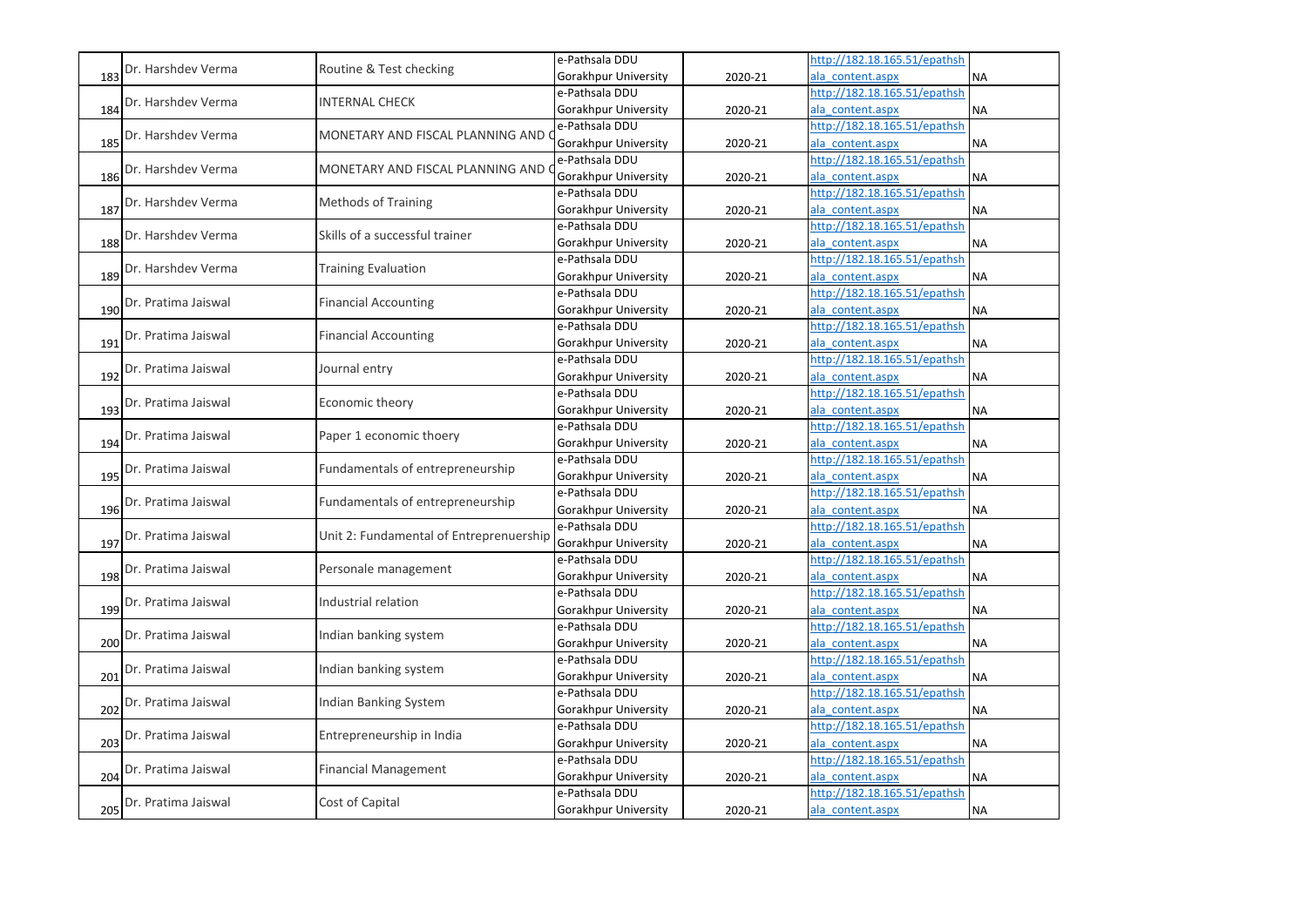|     |                 |                                             | e-Pathsala DDU              |         | http://182.18.165.51/epathsh |           |
|-----|-----------------|---------------------------------------------|-----------------------------|---------|------------------------------|-----------|
| 206 | Dr. Anshu Gupta | Paper II- COMPANY LAW(Youtube): Origin      | Gorakhpur University        | 2020-21 | ala content.aspx             | <b>NA</b> |
|     |                 | Paper II- Company Law(Youtube): Charact     | e-Pathsala DDU              |         | http://182.18.165.51/epathsh |           |
| 207 | Dr. Anshu Gupta |                                             | Gorakhpur University        | 2020-21 | ala content.aspx             | <b>NA</b> |
|     |                 |                                             | e-Pathsala DDU              |         | http://182.18.165.51/epathsh |           |
| 208 | Dr. Anshu Gupta | Indian Company Law- Kinds of Companies      | Gorakhpur University        | 2020-21 | ala content.aspx             | <b>NA</b> |
|     |                 |                                             | e-Pathsala DDU              |         | http://182.18.165.51/epathsh |           |
| 209 | Dr. Anshu Gupta | Company Law- Memorandum of Associat         | Gorakhpur University        | 2020-21 | ala content.aspx             | <b>NA</b> |
|     |                 |                                             | e-Pathsala DDU              |         | http://182.18.165.51/epathsh |           |
| 210 | Dr. Anshu Gupta | Company Law- Doctrine of Ultra Vires        | Gorakhpur University        | 2020-21 | ala content.aspx             | <b>NA</b> |
|     |                 |                                             | e-Pathsala DDU              |         | http://182.18.165.51/epathsh |           |
| 211 | Dr. Anshu Gupta | Company Law : ALTERATION OF MEMORA          | Gorakhpur University        | 2020-21 | ala content.aspx             | <b>NA</b> |
|     |                 | Financial Statement Analysis: Introductior  | e-Pathsala DDU              |         | http://182.18.165.51/epathsh |           |
| 212 | Dr. Anshu Gupta |                                             | Gorakhpur University        | 2020-21 | ala content.aspx             | <b>NA</b> |
|     |                 | Introduction to Financial Statement Analy   | e-Pathsala DDU              |         | http://182.18.165.51/epathsh |           |
| 213 | Dr. Anshu Gupta |                                             | Gorakhpur University        | 2020-21 | ala content.aspx             | <b>NA</b> |
|     |                 |                                             | e-Pathsala DDU              |         | http://182.18.165.51/epathsh |           |
| 214 | Dr. Anshu Gupta | Virtual Learning(Youtube) - Financial State | Gorakhpur University        | 2020-21 | ala content.aspx             | <b>NA</b> |
|     |                 |                                             | e-Pathsala DDU              |         | http://182.18.165.51/epathsh |           |
| 215 | Dr. Anshu Gupta | Financial Statement Analysis(Youtube): M    | Gorakhpur University        | 2020-21 | ala content.aspx             | <b>NA</b> |
|     |                 | Unit-II Financial Statement, Types of Finar | e-Pathsala DDU              |         | http://182.18.165.51/epathsh |           |
| 216 | Dr. Anshu Gupta |                                             | Gorakhpur University        | 2020-21 | ala content.aspx             | <b>NA</b> |
|     |                 |                                             | e-Pathsala DDU              |         | http://182.18.165.51/epathsh |           |
| 217 | Dr. Anshu Gupta | Financial Statement Analysis: Comparativ    | Gorakhpur University        | 2020-21 | ala content.aspx             | <b>NA</b> |
|     |                 |                                             | e-Pathsala DDU              |         | http://182.18.165.51/epathsh |           |
| 218 | Dr. Anshu Gupta | Financial Statement of Analysis- Ratio Ana  | <b>Gorakhpur University</b> | 2020-21 | ala content.aspx             | <b>NA</b> |
|     |                 |                                             | e-Pathsala DDU              |         | http://182.18.165.51/epathsh |           |
| 219 | Dr. Anshu Gupta | Financial Statement Analysis: Current Rati  | Gorakhpur University        | 2020-21 | ala content.aspx             | <b>NA</b> |
|     |                 |                                             | e-Pathsala DDU              |         | http://182.18.165.51/epathsh |           |
| 220 | Dr. Anshu Gupta | <b>International Finance-1</b>              | Gorakhpur University        | 2020-21 | ala content.aspx             | NA        |
|     |                 |                                             | e-Pathsala DDU              |         | http://182.18.165.51/epathsh |           |
| 221 | Dr. Anshu Gupta | The Foreign Exchange Market                 | Gorakhpur University        | 2020-21 | ala content.aspx             | <b>NA</b> |
|     |                 |                                             | e-Pathsala DDU              |         | http://182.18.165.51/epathsh |           |
| 222 | Dr. Anshu Gupta | <b>International Finance</b>                | Gorakhpur University        | 2020-21 | ala content.aspx             | <b>NA</b> |
|     |                 |                                             | e-Pathsala DDU              |         | http://182.18.165.51/epathsh |           |
| 223 | Dr. Anshu Gupta | <b>Exchange Rate Risk</b>                   | Gorakhpur University        | 2020-21 | ala content.aspx             | <b>NA</b> |
|     |                 |                                             | e-Pathsala DDU              |         | http://182.18.165.51/epathsh |           |
| 224 | Dr. Anshu Gupta | Measurement and Management of Exchar        | Gorakhpur University        | 2020-21 | ala content.aspx             | <b>NA</b> |
|     |                 |                                             | e-Pathsala DDU              |         | http://182.18.165.51/epathsh |           |
| 225 | Dr. Anshu Gupta | <b>International Financial Market</b>       | Gorakhpur University        | 2020-21 | ala content.aspx             | <b>NA</b> |
|     |                 |                                             | e-Pathsala DDU              |         | http://182.18.165.51/epathsh |           |
| 226 | Dr. Anshu Gupta | Rapid Learning- International Financial Ma  | Gorakhpur University        | 2020-21 | ala content.aspx             | <b>NA</b> |
|     |                 |                                             | e-Pathsala DDU              |         | http://182.18.165.51/epathsh |           |
| 227 | Dr. Anshu Gupta | <b>Markets for Derivatives</b>              | Gorakhpur University        | 2020-21 | ala content.aspx             | <b>NA</b> |
|     |                 |                                             | e-Pathsala DDU              |         | http://182.18.165.51/epathsh |           |
| 228 | Dr. Anshu Gupta | <b>Currency Risk Management and Swaps</b>   | Gorakhpur University        | 2020-21 | ala_content.aspx             | <b>NA</b> |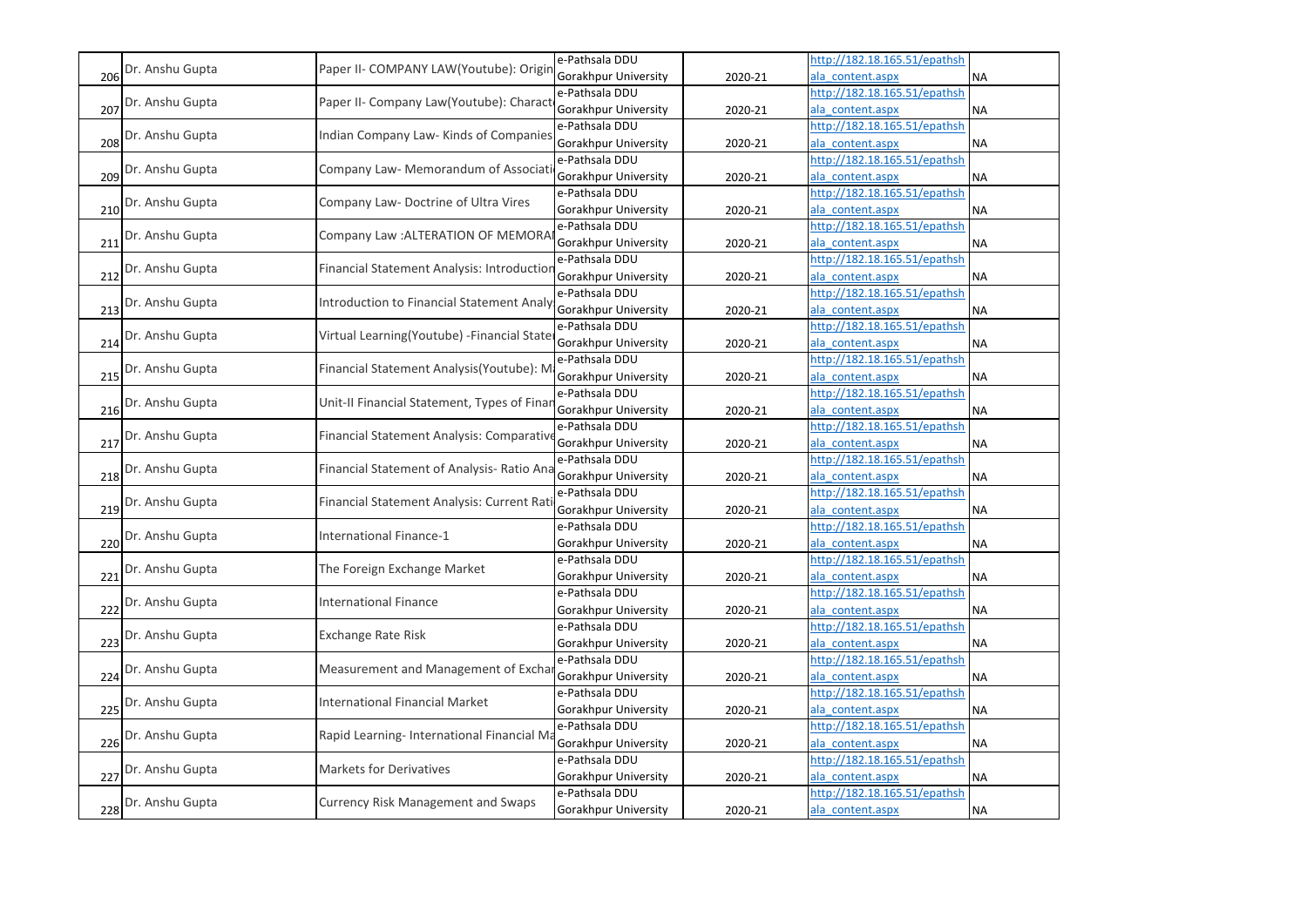|     |                       |                                                 | e-Pathsala DDU              |         | http://182.18.165.51/epathsh |           |
|-----|-----------------------|-------------------------------------------------|-----------------------------|---------|------------------------------|-----------|
| 229 | Dr. Maneesh Kumar     | Income Tax (Income from Business & Prof         | Gorakhpur University        | 2020-21 | ala content.aspx             | <b>NA</b> |
|     | Dr. Maneesh Kumar     | Income From Salary                              | e-Pathsala DDU              |         | http://182.18.165.51/epathsh |           |
| 230 |                       |                                                 | Gorakhpur University        | 2020-21 | ala content.aspx             | <b>NA</b> |
|     | Dr. Maneesh Kumar     | Income From House Property                      | e-Pathsala DDU              |         | http://182.18.165.51/epathsh |           |
| 231 |                       |                                                 | Gorakhpur University        | 2020-21 | ala content.aspx             | <b>NA</b> |
|     | Dr. Maneesh Kumar     | Public Finance Unit 1                           | e-Pathsala DDU              |         | http://182.18.165.51/epathsh |           |
| 232 |                       |                                                 | Gorakhpur University        | 2020-21 | ala content.aspx             | <b>NA</b> |
|     | Dr. Maneesh Kumar     | <b>Public Finance Unit 2</b>                    | e-Pathsala DDU              |         | http://182.18.165.51/epathsh |           |
| 233 |                       |                                                 | Gorakhpur University        | 2020-21 | ala content.aspx             | <b>NA</b> |
|     | Dr. Maneesh Kumar     | <b>Public Finance Unit 3</b>                    | e-Pathsala DDU              |         | http://182.18.165.51/epathsh |           |
| 234 |                       |                                                 | Gorakhpur University        | 2020-21 | ala content.aspx             | <b>NA</b> |
|     | Dr. Maneesh Kumar     | Introduction of E- Commerce                     | e-Pathsala DDU              |         | http://182.18.165.51/epathsh |           |
| 235 |                       |                                                 | Gorakhpur University        | 2020-21 | ala content.aspx             | <b>NA</b> |
|     | Dr. Maneesh Kumar     | National Income                                 | e-Pathsala DDU              |         | http://182.18.165.51/epathsh |           |
| 236 |                       |                                                 | Gorakhpur University        | 2020-21 | ala content.aspx             | <b>NA</b> |
|     |                       | Inflation Types, Causes and Effects             | e-Pathsala DDU              |         | http://182.18.165.51/epathsh |           |
| 237 | Dr. Maneesh Kumar     |                                                 | Gorakhpur University        | 2020-21 | ala content.aspx             | NA        |
|     | 238 Dr. Maneesh Kumar | Introduction to Entrepreneurship Develop        | <b>Gorakhpur University</b> | 2020-21 | ala content.aspx             | <b>NA</b> |
|     |                       |                                                 | e-Pathsala DDU              |         | http://182.18.165.51/epathsh |           |
| 239 | Dr. Maneesh Kumar     | Capital Market Theory                           | Gorakhpur University        | 2020-21 | ala content.aspx             | <b>NA</b> |
|     |                       |                                                 | e-Pathsala DDU              |         | http://182.18.165.51/epathsh |           |
| 240 | Dr. Suman Kannoujiya  | Memorandum of Association (Company L            | Gorakhpur University        | 2020-21 | ala content.aspx             | <b>NA</b> |
|     |                       |                                                 | e-Pathsala DDU              |         | http://182.18.165.51/epathsh |           |
| 241 | Dr. Suman Kannoujiya  | <b>Importance of National Income</b>            | Gorakhpur University        | 2020-21 | ala content.aspx             | <b>NA</b> |
|     |                       |                                                 | e-Pathsala DDU              |         | http://182.18.165.51/epathsh |           |
| 242 | Dr. Suman Kannoujiya  | Company Law pdf                                 | Gorakhpur University        | 2020-21 | ala content.aspx             | <b>NA</b> |
|     |                       |                                                 | e-Pathsala DDU              |         | http://182.18.165.51/epathsh |           |
| 243 | Dr. Suman Kannoujiya  | <b>BUSINESS Environment definition of natio</b> | Gorakhpur University        | 2020-21 | ala_content.aspx             | <b>NA</b> |
|     |                       |                                                 | e-Pathsala DDU              |         | http://182.18.165.51/epathsh |           |
| 244 | Dr. Suman Kannoujiya  | <b>Business Environment -National Income</b>    | Gorakhpur University        | 2020-21 | ala content.aspx             | <b>NA</b> |
|     |                       |                                                 | e-Pathsala DDU              |         | http://182.18.165.51/epathsh |           |
| 245 | Dr. Suman Kannoujiya  | pdf Business Environment                        | Gorakhpur University        | 2020-21 | ala content.aspx             | <b>NA</b> |
|     |                       |                                                 | e-Pathsala DDU              |         | http://182.18.165.51/epathsh |           |
| 246 | Dr. Suman Kannoujiya  | Company Law Pdf                                 | Gorakhpur University        | 2020-21 | ala content.aspx             | <b>NA</b> |
|     |                       |                                                 | e-Pathsala DDU              |         | http://182.18.165.51/epathsh |           |
| 247 | Dr. Suman Kannoujia   | The Process of Performance Managemen            | Gorakhpur University        | 2020-21 | ala content.aspx             | <b>NA</b> |
|     |                       |                                                 | e-Pathsala DDU              |         | http://182.18.165.51/epathsh |           |
| 248 | Dr. Suman Kannoujia   | Performance Appraisal System Implemen           | Gorakhpur University        | 2020-21 | ala content.aspx             | <b>NA</b> |
|     |                       |                                                 | e-Pathsala DDU              |         | http://182.18.165.51/epathsh |           |
| 249 | Dr. Suman Kannoujia   | SYSTEM AND PROCESS OF CONTROLLING               | Gorakhpur University        | 2020-21 | ala content.aspx             | <b>NA</b> |
|     |                       |                                                 | e-Pathsala DDU              |         | http://182.18.165.51/epathsh |           |
| 250 | Dr. Suman Kannoujia   | <b>APPRAISAL TECHNIQUES</b>                     | Gorakhpur University        | 2020-21 | ala content.aspx             | <b>NA</b> |
|     |                       |                                                 | e-Pathsala DDU              |         | http://182.18.165.51/epathsh |           |
| 251 | Dr. Suman Kannoujia   | PERFORMANCE MANAGEMENT AND EMP                  | Gorakhpur University        | 2020-21 | ala content.aspx             | <b>NA</b> |
|     |                       |                                                 | e-Pathsala DDU              |         | http://182.18.165.51/epathsh |           |
| 252 | Dr. Pradeep Kumar     | <b>Financial Accounting Unit I</b>              | Gorakhpur University        | 2020-21 | ala content.aspx             | <b>NA</b> |